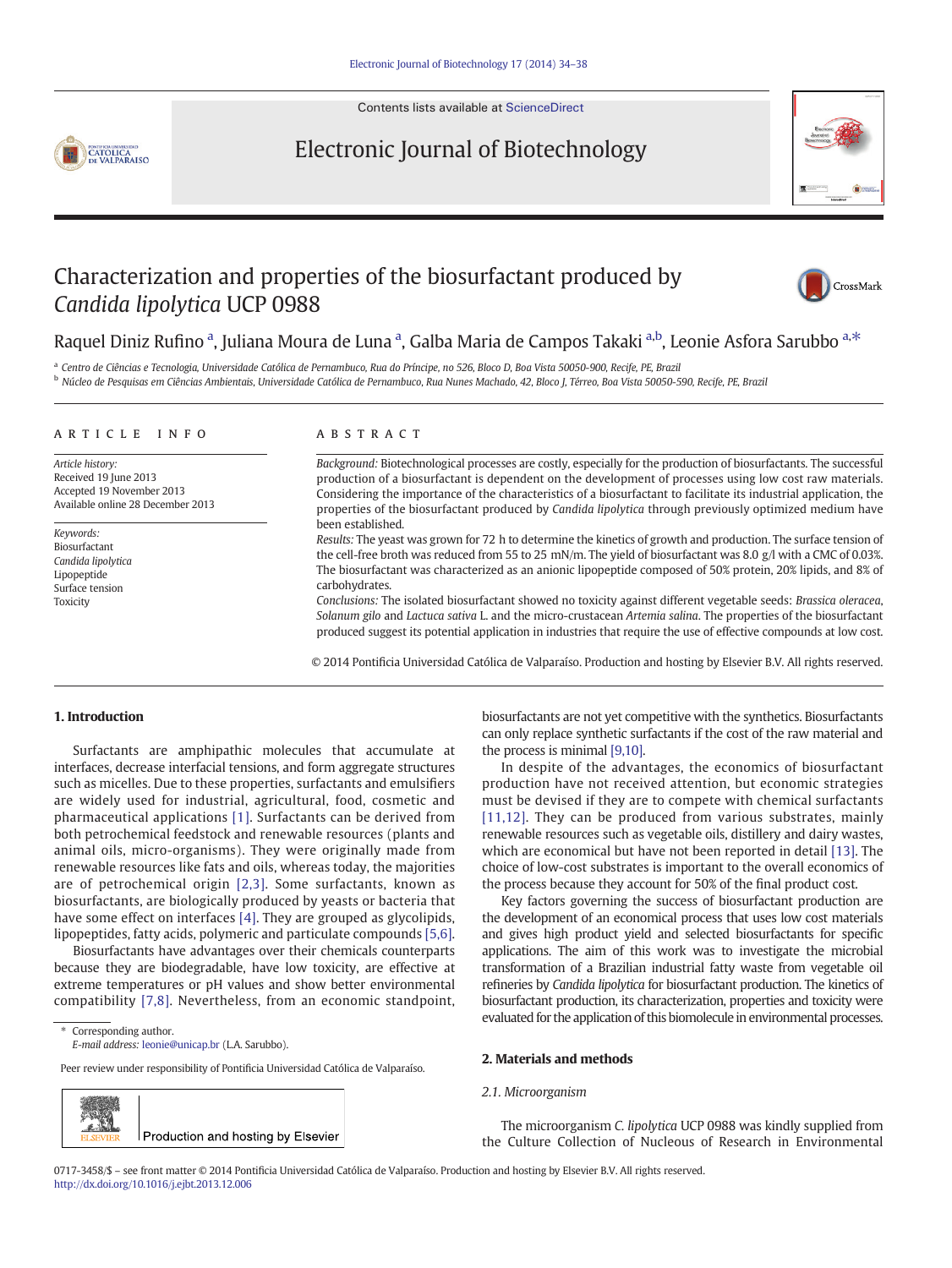Sciences, Catholic University of Pernambuco, Recife-PE, Brazil. The microorganism was maintained at the anamorph state at 5°C on Yeast Mold Agar (YMA) slants containing (w/v): 0.3% yeast extract, 0.3% malt extract, 0.5% peptone, 1% glucose and 2% agar. Transfers were made to fresh agar slants each month to maintain viability.

#### 2.2. Cultural conditions and biosurfactant production

The production medium used for the experiments consisted of the following: 0.1% NH<sub>4</sub>NO<sub>3</sub>, 0.02% KH<sub>2</sub>PO<sub>4</sub> and 0.02% MgSO<sub>4</sub>  $\times$  7H<sub>2</sub>O. The medium was supplemented with 6% soybean oil refinery residue and 1% glutamic acid. The refinery residue was obtained from ASA Indústria e Comércio LTDA (Recife-PE, Brazil). The composition of the refinery residue and the biosurfactant was produced as previously described by Rufino et al. [\[14\].](#page-4-0) After selection of the best medium composition and conditions of cultivation, kinetics of microorganism growth and biosurfactant production were monitored for 72 h. At regular intervals, different process parameters such as growth, pH, surface tension and biosurfactant concentration were determined.

#### 2.3. Biomass determination

For biomass determination, 5 ml samples were mixed in preweighed tubes with chilled distilled water and centrifuged at 5000 rpm for 20 min. After two washing cycles the cell pellet was dried in an oven at 90°C for 24 h. All the assays were carried out in triplicate and did not vary more than 5%.

#### 2.4. Isolation of biosurfactant

The 72 h culture was filtered through a Whatman no. 1 filter paper and centrifuged at 5000  $\times$  g for 20 min. The cell-free broth was concentrated (500 ml) by freeze drying and extracted two times with chloroform (1:1, by vol.) in a separatory funnel at 28°C [\[15\]](#page-4-0).

#### 2.5. Surface tension and Critical Micelle Concentration (CMC)

The surface tension was measured by the ring method using a DuNouy Tensiometer model Sigma 700 (KSV Instruments LTD, Finland) at room temperature. The concentration at which micelles began to form was represented as the Critical Micelle Concentration (CMC). At the CMC, sudden changes in surface tension, electrical conductivity and detergency were observed. The CMC was automatically determined by measuring the surface tensions of the purified biosurfactant in distilled water up to a constant value of surface tension.

#### 2.6. Phytotoxicity assay

The phytotoxicity of the biosurfactant was evaluated in a static test by seed germination and root elongation of cabbage (Brassica oleracea, Solanum gilo, Lactuca sativa L.) according to Tiquia et al. [\[16\].](#page-4-0) Solutions of the isolated biosurfactant were prepared with distilled water in concentrations of 0.15, 0.3 and 0.6 g/l. The toxicity was determined in sterilized Petri dishes (1 cm  $\times$  10 cm) containing a Whatman no. 1 filter paper. The seeds were pre-treated with sodium hypochlorite and 10 seeds were inoculated in each Petri dish which was inoculated with 5 ml of the test solution at 27°C. After five days of incubation in the dark, the seed germination, root elongation ( $\geq$ 5 mm) and germination index (GI, a factor of relative seed germination and relative root elongation) were determined as follows:

Relative seed germination  $\left(\%\right) =$ 

(number of seeds germinated in the extract

/number of seeds germinated in the control)  $\times$  100

Relative root length  $\left(\%\right) =$ 

 $(mean root length in the extract/mean root length in the control)$  $\times$  100

Germination index  $=[\%$  of seed germination)  $\times$  (% of root growth)]/100%.

Controls were prepared with distilled water to replace the biosurfactant solutions. The mean and standard deviation of triplicate samples from each concentration were calculated.

#### 2.7. Artemia assay

The toxicity assay was performed with the isolated biosurfactant using brine shrimp (the microcrustacean Artemia salina) as the toxicity indicator. Brine shrimp eggs were obtained in a local store. Larvae were used within 1 day of hatching. Following dilutions of a biosurfactant solution at the 1/2 CMC, CMC and  $2 \times$  CMC (0.15, 0.3 and 0.6 g/l) with saline water (33 mg/l), the assays were conducted in penicillin tubes of 10 ml capacity containing 10 brine shrimp larvae in 5 ml of saline water per tube. The cell-free broth containing the biosurfactant was also tested. The brine shrimp larvae in each tube were tested using 5 ml per concentration level of biosurfactant solution. They were observed for 24 h to calculate mortality [\[17\]](#page-4-0). The toxicity threshold concentration, expressed as biosurfactant concentration per 100 ml of saline water, was defined as the lowest concentration that killed all brine shrimp within 24 h. Each test was run in triplicate, and saline water was used as the control.

#### 2.8. Biosurfactant characterization

Protein concentration in the isolated biosurfactant was estimated by using the total protein test kit from Labtest Diagnóstica S.A., Brazil. The total carbohydrate content was estimated by the phenol-sulphuric acid method [\[18\]](#page-4-0). The lipid content was determined according to Manocha et al. [\[19\]](#page-4-0): 0.5 g of the isolated material was extracted with chloroform: methanol in different proportions (1:1 and 1:2, v/v). The organic extracts were then evaporated under vacuum and the lipid content determined by gravimetric estimation.

#### 2.9. Determination of biosurfactant fatty acid composition

The fatty acid composition of crude biosurfactant extract was analysed by GC-FID (CP-3380, Varian Inc., California, USA) of fatty acids methyl ethers, as described by Durham and Kloos [\[20\].](#page-4-0) The analyses were carried out in a gas chromatograph equipped with the capillary column HR-SS-10. The carrier gas was helium at 24 ml/min. The injector and detector (FID) temperature was 250°C, oven temperature at 130°C, starting and increasing to 170°C at 1°C/min, to 180°C at 3°C/min, kept isothermically for 10 min. The chromatographic peaks were identified by comparing with the chromatogram of the standard fatty acid methyl mixture (Sigma Chemical Co., St. Louis, MO, USA).

#### 2.10. Determination of biosurfactant ionic character

The ionic charge of the biosurfactant was determined using the agar double diffusion technique [\[21\].](#page-4-0) Two regularly spaced rows of wells were made in an agar of low hardness (1% agar). Wells of one row were filled with the biosurfactant solution and wells of the other were filled a pure compound of known ionic charge. The anionic substance chosen was sodium dodecyl sulphate (SDS) 20 mM and the cationic one was barium chloride, 50 mM. The appearance of precipitation lines between the wells, indicative of the ionic character of the biosurfactant, was monitored over a 48 h period at ambient temperature.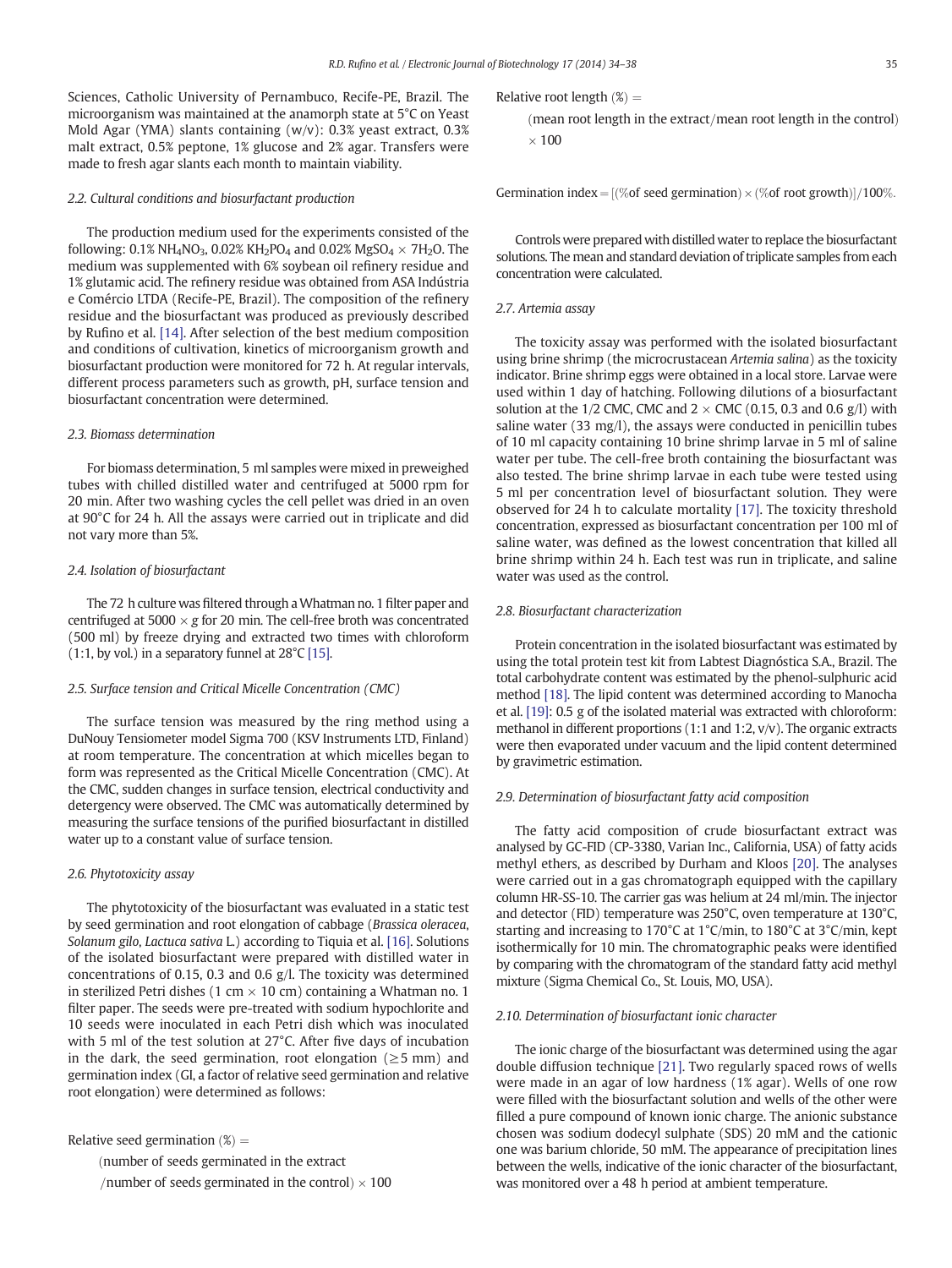### 3. Results and discussion

#### 3.1. Fermentation kinetics of the biosurfactant produced by Candida lipolytica

The prospect for producing biosurfactants by yeasts largely depends on identifying an inexpensive and abundant feedstock. The objective in the commercial production of surfactants can be described as "optimum quality and quantity at minimum cost" [\[22\]](#page-4-0).

A potential source of substrates and the least expensive is waste streams. In addition, waste treatment costs can be offset by the production of valuable co-products. Such carbon sources can often be obtained at little or no cost [\[23\].](#page-4-0) The economics of biosurfactant production using inexpensive raw materials can make biosurfactant processes competitive with the chemical ones. In most instances, the carbon source accounts for 50% of the final production cost of a bioprocess [\[22\]](#page-4-0).

The C. lipolytica was cultivated in optimized medium containing 6% soybean oil refinery residue and 1% glutamic acid. As shown in Fig. 1, growth started without a lag time and stopped after about 48 h, when biomass reached 11 g/l. During the first 12 h, the pH practically did not vary, but after that point it started to rise, reaching 7.0 after 72 h. The surface tension of the culture broth (50 mN/m) dropped rapidly after inoculation, reaching its lowest value (25 mN/m) during the exponential phase after about 16 h, and remaining stable after that.

Maximum biomass concentration was achieved after 50 h, when the yeast entered the stationary growth phase. The surface tension dropped rapidly from around 50 mN/m to 25 mN/m in the early stages of the exponential growth phase, indicating excellent surface-active properties, while pH remained practically unchanged during the cultivation period. The results show that the highest biosurfactant production occurred during the exponential phase and stationary growth.

Most biosurfactants are excreted into the culture medium either during the exponential phase or at the stationary phase [\[23\].](#page-4-0) Cirigliano and Carman [\[15\]](#page-4-0) showed that the emulsifier production by C. lipolytica IA 105530 was detected when microorganism growth rate decreased but Amaral et al. [\[24\]](#page-4-0) described a growth-associated bioemulsifier production by Yarrowia lipolytica IMUFRJ 50682 using a different carbon source.



Fig. 1. Growth, pH and surface active profile of C. lipolytica grown in mineral medium with 6% industrial residue as substrate and 1% glutamic acid.

Torulopsis bombicola produced most of the surfactant in the late exponential phase of growth. Therefore, Cooper and Paddock [\[25\]](#page-4-0) proposed to grow the yeast on a single carbon source and then add a second type of substrate after the exponential growth phase, causing a burst of glycolipids production. The maximum yield was 70 g/l of the weight of the substrate used [\[2\].](#page-3-0)

Studies have shown that the medium acidity is related with a minor surfactant production [\[26\]](#page-4-0). Considering that the pH was not controlled in this study and that it was only slightly altered during cultivation, it is possible that this behaviour contributes for the obtention of high yields in biosurfactants, as observed by Rufino et al. [\[22\]](#page-4-0) when C. lipolytica UCP 0988 was cultivated in an industrial residue.

According to the literature, the biosurfactants produced by bacteria strains are more effective in reducing the surface tension. Pseudomonas aeruginosa, as an example, is known as one of the most studied strain for the production of biosurfactants. Most of the biosurfactants produced by this bacterium have shown to reduce the surface tension to values around 27,28 mN/m [\[27,28,29\].](#page-4-0) Although the yeasts biosurfactants described in the last few decades have shown capacity to reduce the surface tension to values around 35 mN/m [\[30\]](#page-4-0), researches revealed similar values to those obtained by bacteria, as the result obtained in this work for the biosurfactant from C. lipolytica.

Regarding the use of food grade vegetal oils, waste frying vegetal oils or residues of vegetal oil refinery, isolated or combined with a soluble substrate, promising results have been obtained in the last decade for Candida species in our laboratories [\[5,22,31\]](#page-4-0). It is important to consider, however, that the substrates act differently for a specific microorganism, as pointed out by Haba et al. [\[32\]](#page-4-0), who observed that used olive oil was not a suitable substrate for cell growth, although the surface tension of the supernatant fluid decreased with Candida sp. 39A2 (35 mN/m), Candida albicans (39 mN/m), Candida rugosa IFO0750 (39 mN/m) and Candida tropicalis CECT 1357 (35 mN/m). In this case, C. lipolytica (43 mN/m) and Candida torulopsis (45 mN/m) were poor producers. Sunflower oil, on the other hand, supported good cellular growth in most cases and surface tension decreased as follows: Candida sp. 39A2 (35 mN/m), C. rugosa IFO0750 (39 mN/m), C. lipolytica and C. torulopsis  $(40 \text{ mN/m})$ .

On the other hand, the minor surface tension obtained in the cell-free broth of Candida antarctica cultivated in a medium with 10% soapstock was 35.7 mN/m [\[26\]](#page-4-0). According to Bednarski et al. [\[26\]](#page-4-0), the difficulty in interpreting the changes in the surface tension of metabolic broth is related to many factors including varied composition of fatty residues, and further, with their varied bioconversion by yeast.

#### 3.2. Biosurfactant yield

Candida strains have been shown to produce biosurfactants with different yields, which are dependent of the medium and culture conditions. Crude biosurfactant of 8 g/l was extracted from the 72 h culture of C. lipolytica UCP 0988 showing a growth-associate production.

A biosurfactant yield of 4.5 g/l was extracted from the 144 h culture of Candida sphaerica [\[33\].](#page-4-0) On the other hand, the yield of another biosurfactant produced by C. sphaerica was 9 g/l after 144 h of experiment [\[34\],](#page-4-0) which is in accordance with the values previously reported in the literature [\[35\]](#page-4-0). Sarubbo et al. [\[5\]](#page-4-0) reported a yield of 8 g/l for a biosurfactant produced by C. lipolytica using canola oil and glucose as substrates.

#### 3.3. Surface tension and Critical Micelle Concentration (CMC) of the biosurfactant

The surface-active properties of biosurfactant mainly depend on its ability to lower surface and interfacial tensions, CMC value and formation of stable emulsion. The ability to reduce the surface tension depends on the specific concentration of surface-active compound, i.e., the CMC which is defined as the minimum concentration of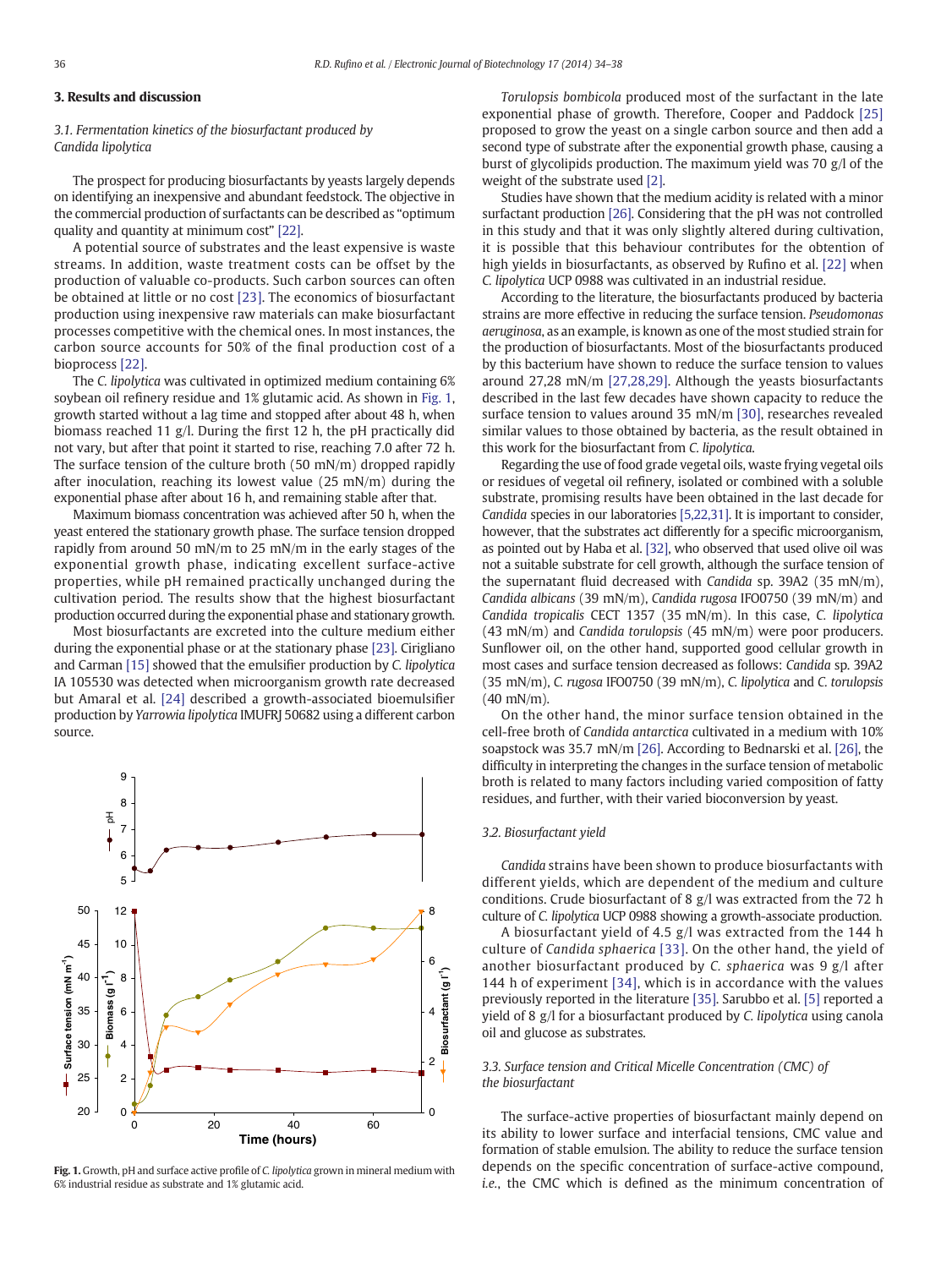<span id="page-3-0"></span>

Fig. 2. Surface tension versus concentration of the purified biosurfactant.

biosurfactant required to give maximum surface tension reduction of water and initiate micelle formation. Efficient surfactants have very low CMC values, i.e., less surfactant is required to decrease surface tension [\[36,37\]](#page-4-0). Surface tensions versus the isolated biosurfactant concentrations were plotted in Fig. 2. The surface tension of water decreased gradually with increasing biosurfactant concentration from 70 to 25 mN/m, with a biosurfactant concentration of 0.03%, and then remained constant. The CMC of the crude biosurfactant is within the range of CMC values reported for different types of biosurfactants produced by other Candida species [\[9,14,36,38\].](#page-4-0)

Members of the genus Candida have been recently shown to produce highly effective biosurfactants able to reduce the surface tensions of water to low values [\[5,9,14,35\]](#page-4-0). Such values are lower than those of synthetic surfactants in the partially purified and even in cell free broth preparations containing biosurfactants.

The biosurfactant produced showed also a smaller CMC value than those of other biosurfactants from yeasts described in the literature, as values of 2.5% found for biosurfactants from C. lipolytica and Candida glabrata [\[38\],](#page-4-0) and of 0.6% for the biosurfactant from C. antarctica [\[39\]](#page-4-0).

The biosurfactant from C. lipolytica showed a lower minimum surface tension than that of another biosurfactant from C. lipolytica (32 mN/m) [\[22\]](#page-4-0), and that of the biosurfactants from C. glabrata (31 mN/m) [\[5\],](#page-4-0) from C. antarctica (35 mN/m) [\[39\]](#page-4-0) and from Y. lipolytica (50 mN/m) [\[24\].](#page-4-0)

#### 3.4. Biosurfactant toxicity

The biosurfactant from C. lipolytica was first tested for its toxicity in a short term bioassay using brine shrimp. These results indicate the low toxicity of the biosurfactant from C. lipolytica UCP0992.

The germination index (GI), which combines measures of relative seed germination and relative root elongation, has been used to evaluate the toxicity of the biosurfactant on cabbage (B. oleracea). Considering that a GI value of 80% has been used as an indicator of the disappearance of phytotoxicity [\[16\],](#page-4-0) the results obtained indicated that the solutions tested did not show inhibitory effects on the seed germination and root elongation of cabbage, since GI of 136% was found for biosurfactant solutions of 60 mg/l. It was also possible to visualize the leaves and the elongation of secondary roots for all the conditions tested. Similar results were observed by Luna et al. [\[40\]](#page-4-0) for the biosurfactant produced by C. sphaerica.

#### 3.5. Preliminary characterization of biosurfactant

Preliminary chemical characterization of biosurfactant revealed that the examined agent was a lipoprotein material which consisted of protein (50%), lipid (20%) and carbohydrate (8%). Differently, the emulsifier Liposan produced by C. lipolytica grown in hexadecane as substrate is composed of 83% carbohydrate and 17% of protein [\[41\]](#page-4-0) and glycolipid produced by C. sphaerica consisted of 70% lipids and 15% carbohydrates [\[40\]](#page-4-0).

Other biopolymers are produced in our laboratory from Candida and the surfactants produced by this genus can differ widely from one species to another. It has been reported to produce sophorose lipids [\[42,43\]](#page-4-0), lipid–carbohydrate complexes [\[44\],](#page-4-0) protein–carbohydrate complexes [\[41\],](#page-4-0) long-chain fatty acids [\[45\]](#page-4-0) and protein–carbohydrate–lipid complexes [\[5,22,31,36,46,47\]](#page-4-0) when grown either on hydrophobic or water-miscible substrates.

In this study the fatty acid composition of the isolated biosurfactant analysed by Gas Chromatography revealed the presence of C12:0 (75.34%) as the major component and, C8:0 (7.96%), C18:1 (6.36%), C16:1 (4.23%), C14:0 (3.85%) and C16:0 (2.25%) in minor quantities. The results obtained for the biosurfactant from C. glabrata from GC analysis differ from the one obtained here, indicating the presence of the following fatty acids: C18:1 (55%), C16:0 (15%), C12:0 (21%) and C18:0 (9%) [\[44\].](#page-4-0)

Agar double diffusion tests revealed the appearance of precipitation lines between the biosurfactant produced by C. lipolytica and the cationic compound selected (barium chloride), while no lines had formed between the biosurfactant and the anionic compound (SDS). Under the experimental conditions of this work, this very simple test demonstrated the anionic character of the biosurfactant produced. Other biosurfactants produced by Candida species also display an anionic character when submitted to the same test [\[40\]](#page-4-0).

#### 4. Concluding remarks

The key factor governing the success of biosurfactant production is the development of an economical process that uses low-cost materials and gives high productivity. To enhance the efficiency of biosurfactant production by microorganisms, inexpensive medium components such as food industry by-products or waste should be explored, since they represent about 50% of the total production costs. In the present study, a low cost fermentative medium based on industrial residue as substrate was successfully evaluated for lipopeptide production by the yeast C. lipolytica. The combination of the residue with glutamic acid resulted in high biosurfactant production by yeast. The excellent surface tension reducing property, CMC and the absence of toxicity suggest the possibility of the use of this new biosurfactant in a wide variety of industrial, environmental and biotechnology applications.

#### Acknowledgements

This study received funding from the Brazilian fostering agencies Foundation for the Support of Science and Technology of the State of Pernambuco (FACEPE), Thermoelectric of Pernambuco (TERMOPE), National Agency of Electric Energy (ANEEL), National Council for Scientific and Technological Development (CNPq) and Coordination for the Improvement of Higher Level Education Personnel (CAPES). The authors are grateful to the laboratories of the Centre for Sciences and Technology of the Universidade Católica de Pernambuco, Brazil.

#### References

- [1] Rufino RD, Luna JM, Sarubbo LA, Rodrigues LRM, Teixeira JAC, Campos-Takaki GM. Antimicrobial and anti-adhesive potential of a biosurfactant Rufisan produced by Candida lipolytica UCP 0988. Colloids Surf B 2011;84:1-5. http://dx.doi.org/10.1016/j.colsurfb.2010.10.045.
- [2] [Amaral PFF, Coelho MAZ, Marrucho IM, Coutinho JAP. Biosurfactants from yeasts:](http://refhub.elsevier.com/S0717-3458(13)00007-9/rf0010) [characteristics, production and application. In: Sen R, editor. Biosurfactants, book](http://refhub.elsevier.com/S0717-3458(13)00007-9/rf0010) [series: advances in experimental medicine and biology. George Town, USA: Landes](http://refhub.elsevier.com/S0717-3458(13)00007-9/rf0010) [Biosciences/Eureka Publications; 2010. p. 236](http://refhub.elsevier.com/S0717-3458(13)00007-9/rf0010)–49.
- [3] Albuquerque CF, Luna-Finkler CL, Rufi[no RD, Luna JM, Menezes CTB, Santos VA, et al.](http://refhub.elsevier.com/S0717-3458(13)00007-9/rf0015) [Evaluation of biosurfactants for removal of heavy metal ions from aqueous ef](http://refhub.elsevier.com/S0717-3458(13)00007-9/rf0015)fluent using fl[otation techniques. Int Rev Chem Eng 2012;4:1](http://refhub.elsevier.com/S0717-3458(13)00007-9/rf0015)–6.